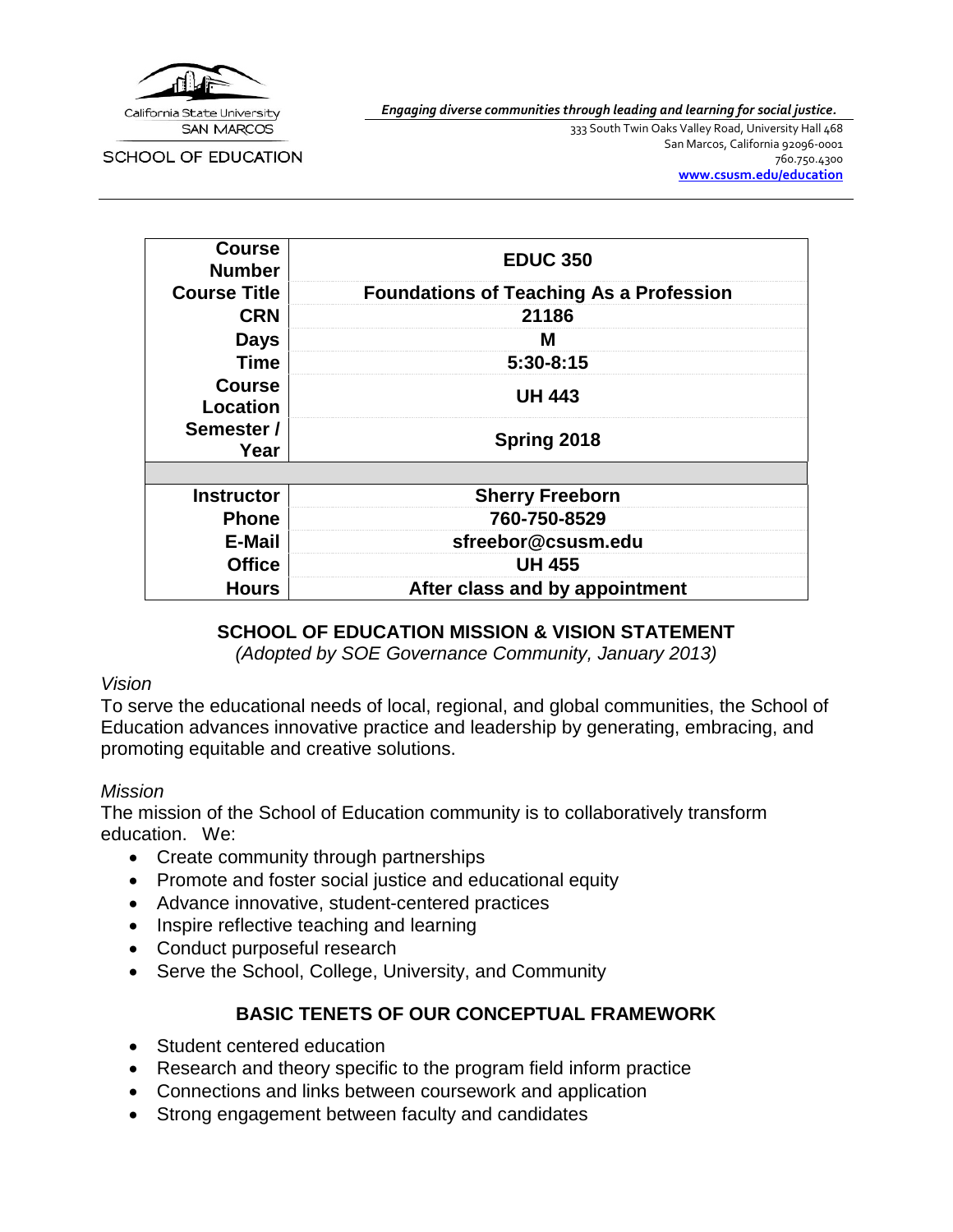- Co-teaching clinical practice
- Culturally responsive pedagogy and socially just outcomes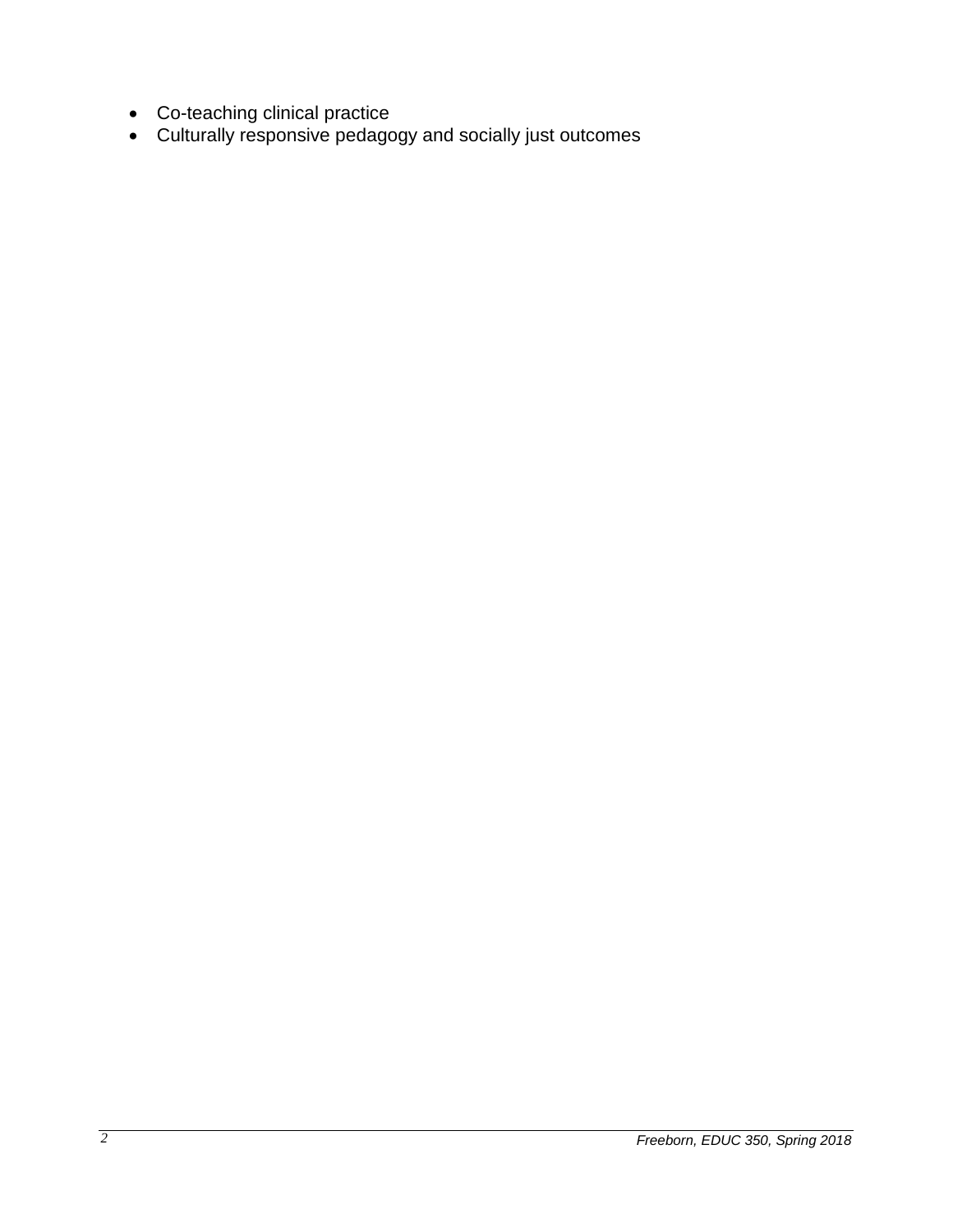# **TABLE OF CONTENTS**

| Teaching Performance Assessment for Developing as a Professional Educator 8 |  |
|-----------------------------------------------------------------------------|--|
|                                                                             |  |
|                                                                             |  |
|                                                                             |  |
|                                                                             |  |
|                                                                             |  |
|                                                                             |  |
|                                                                             |  |
| Students with Disabilities Requiring Reasonable Accommodations 10           |  |
|                                                                             |  |
|                                                                             |  |
|                                                                             |  |
|                                                                             |  |
|                                                                             |  |
|                                                                             |  |
|                                                                             |  |
|                                                                             |  |
|                                                                             |  |
| 12                                                                          |  |
|                                                                             |  |
| 13                                                                          |  |
|                                                                             |  |
| 13                                                                          |  |
|                                                                             |  |
| 13                                                                          |  |
| 5.                                                                          |  |
| 13                                                                          |  |
|                                                                             |  |
| 13                                                                          |  |
|                                                                             |  |
| 14                                                                          |  |
|                                                                             |  |
| 8. Personal philosophy of schooling, learning, and teaching  15 points      |  |
| 14                                                                          |  |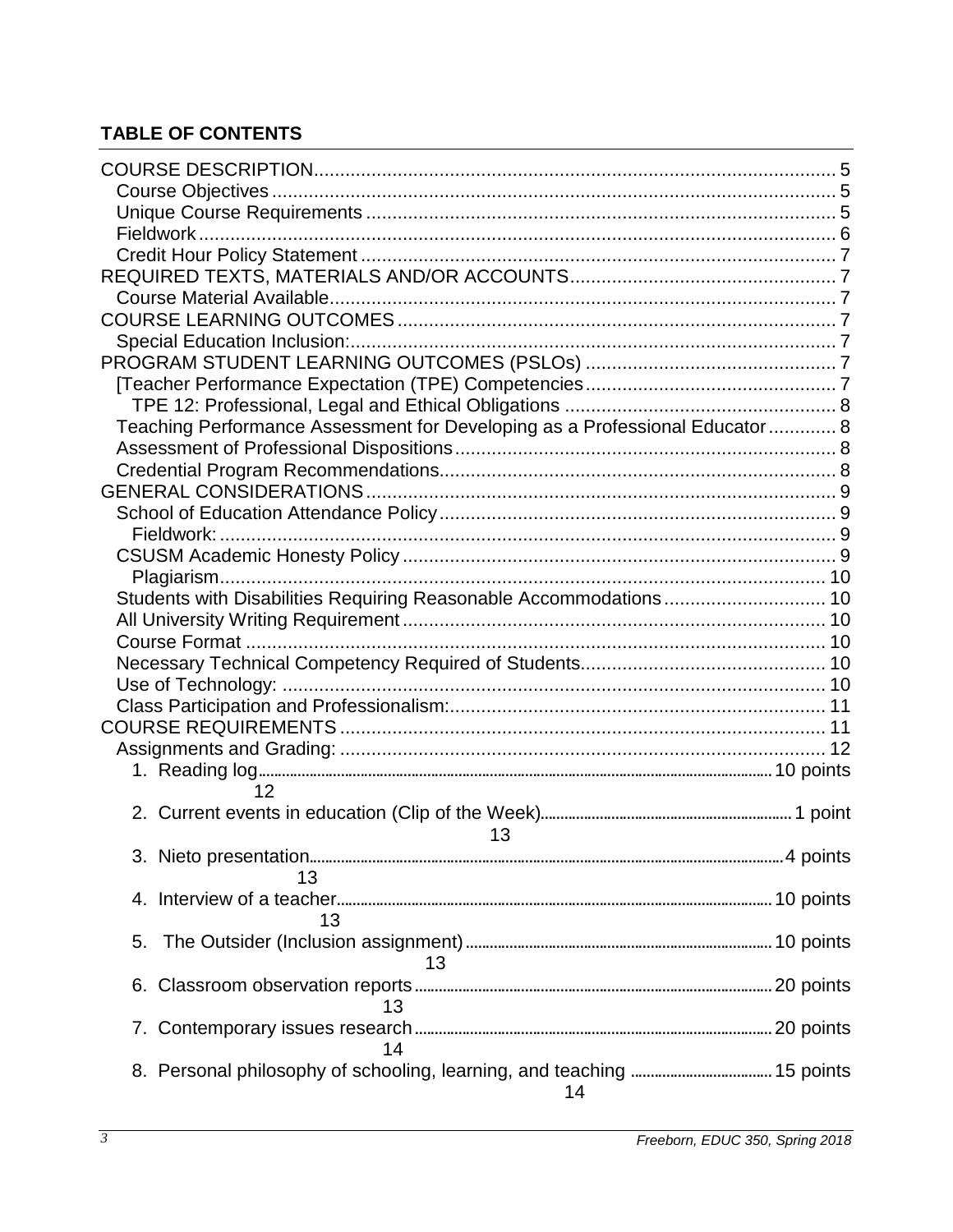| ASSIGNMENT: PHILOSOPHY OF SCHOOLING, LEARNING, AND TEACHING 18 |  |
|----------------------------------------------------------------|--|
|                                                                |  |
|                                                                |  |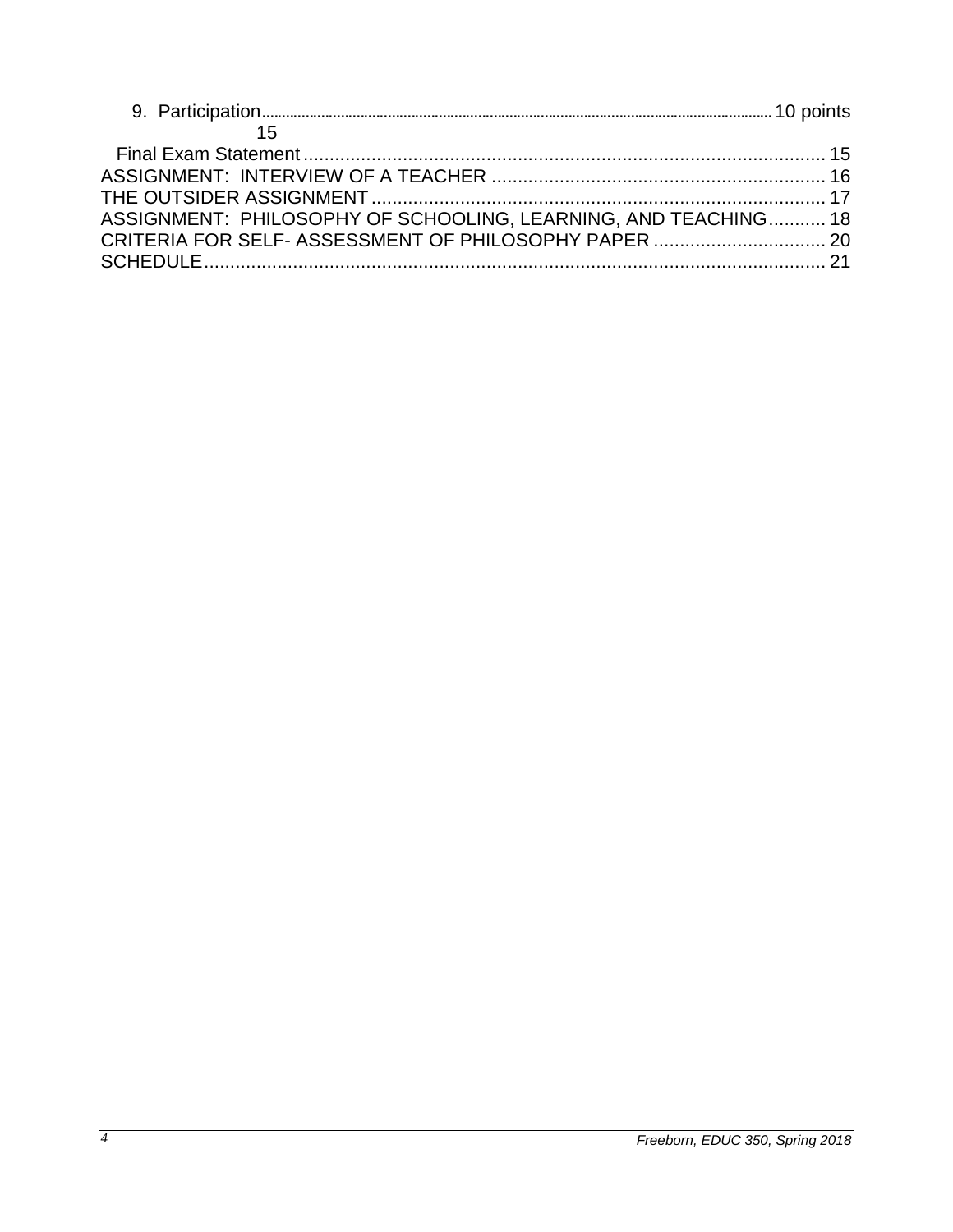# **COURSE DESCRIPTION**

<span id="page-4-0"></span>Required for all credential candidates. An orientation to careers in K-12 education. Focuses on teaching and schooling from multiple perspectives, with an emphasis on current thinking and practices in public education in the U.S. Subjects from the sociological, philosophical, and historical foundations of education are addressed. Readings from the lives of teachers and interactions with local educators will assist students to understand the richness and the complexities of teaching as a career. Emphasizes the importance of education for all children in a diverse society. Intended for individuals interested in becoming teachers to understand the nature of formal education in the United States and to assess teaching as a career. *Participation in forty-five (45) hours of supervised fieldwork assignments in K-12 classroom settings.*

Instructor: This course serves as an orientation to careers in elementary, middle and high school education. Upon completion of this course, teacher candidates should understand the nature of formalized education in the United States and be able to asses his or her interest in teaching as a career. Major topics include:

- Understanding the roles of schools in society
- Exploring philosophies and contemporary issues in education.
- Assessing the roles of teachers in schools.
- Understanding the qualifications and credentialing process for California teachers.
- Understanding and appreciating the student as an individual.
- Understanding factors affecting student achievement.
- Understanding critical issues in curriculum and instruction.
- Understanding infusion of special education in general education practices.
- Understanding the laws that influence teaching responsibilities.

This course is required for all credential candidates.

#### <span id="page-4-1"></span>**Course Objectives**

By the end of the course the student will be able to develop an informed personal philosophy of teaching.

## <span id="page-4-2"></span>**Unique Course Requirements**

Teacher education is a professional preparation program. It is expected that students will come to class prepared to discuss the readings, submit required assignments, and participate in class activities. The School of Education has identified six dispositions – social justice and equity, collaboration, critical thinking, professional ethics, reflective teaching and learning, and life-long learning—Students are expected to adhere to academic honesty and integrity, standards of dependability, confidentiality and writing achievement. Because it is important for teachers to be able to effectively communicate their ideas to students, parents, colleagues, and administrators, writing that is original, clear and error-free is a priority for the School of Education. It is expected that work will be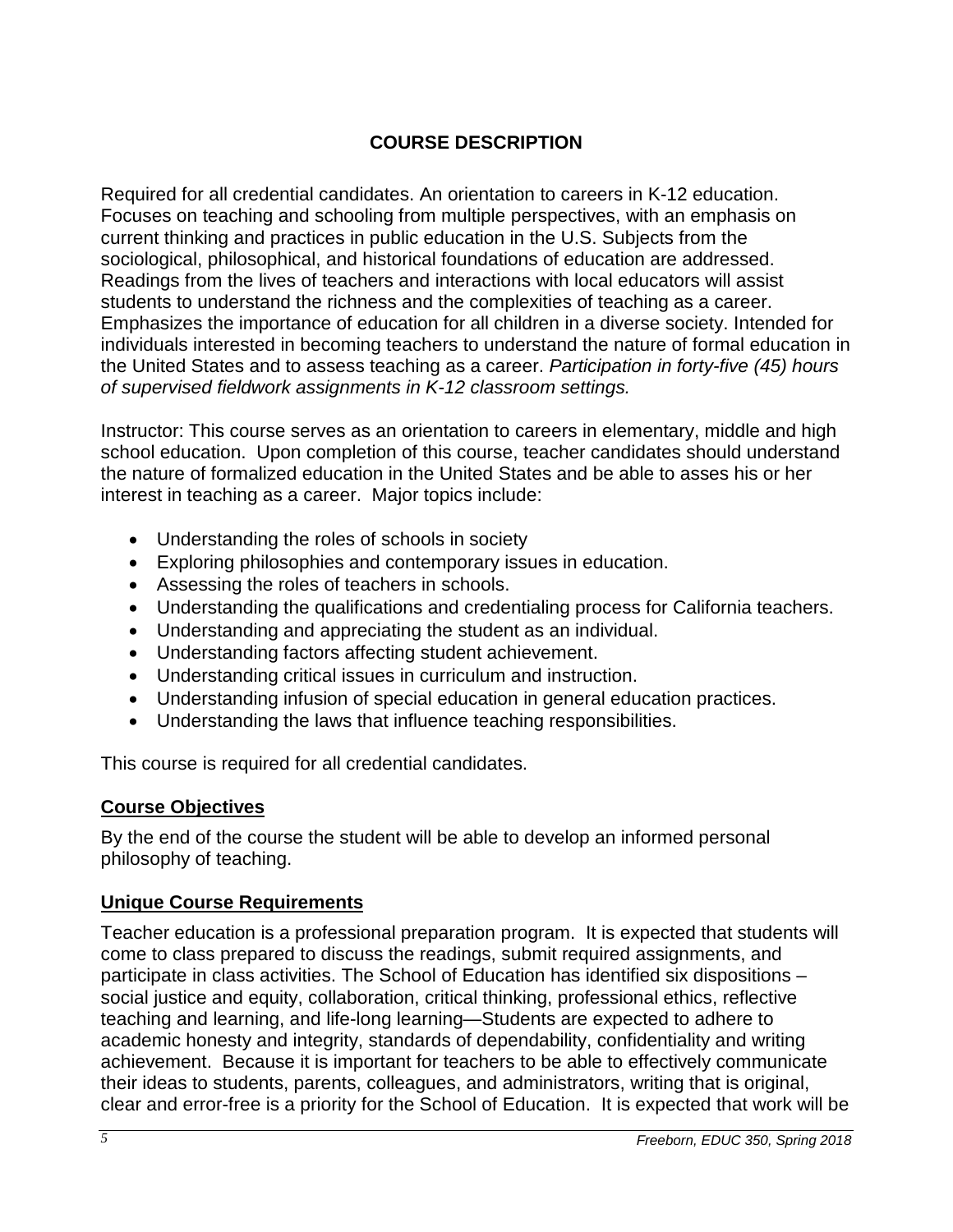turned in on time. Please discuss individual issues with the instructor. Points will be deducted if assignments are submitted late (10% penalty per day late; no credit will be awarded if the assignment is one week late).

# <span id="page-5-0"></span>**Fieldwork**

In addition to in-class work, assigned readings and projects, students will participate in forty-five (45) hours of supervised fieldwork assignments in a variety of public school settings. Details on the fieldwork are found on the Cougar Courses site. Documentation of these hours is required to receive a grade in EDUC 350. Cal State San Marcos students are expected to adhere to professional standards in their dress and behavior in the field. Required clearances (fingerprints, TB test) are the responsibility of the student. A letter of recommendation (usually from the classroom teacher where most of the fieldwork is done) is a requirement for admission to the Cal State San Marcos Teacher Credentialing programs.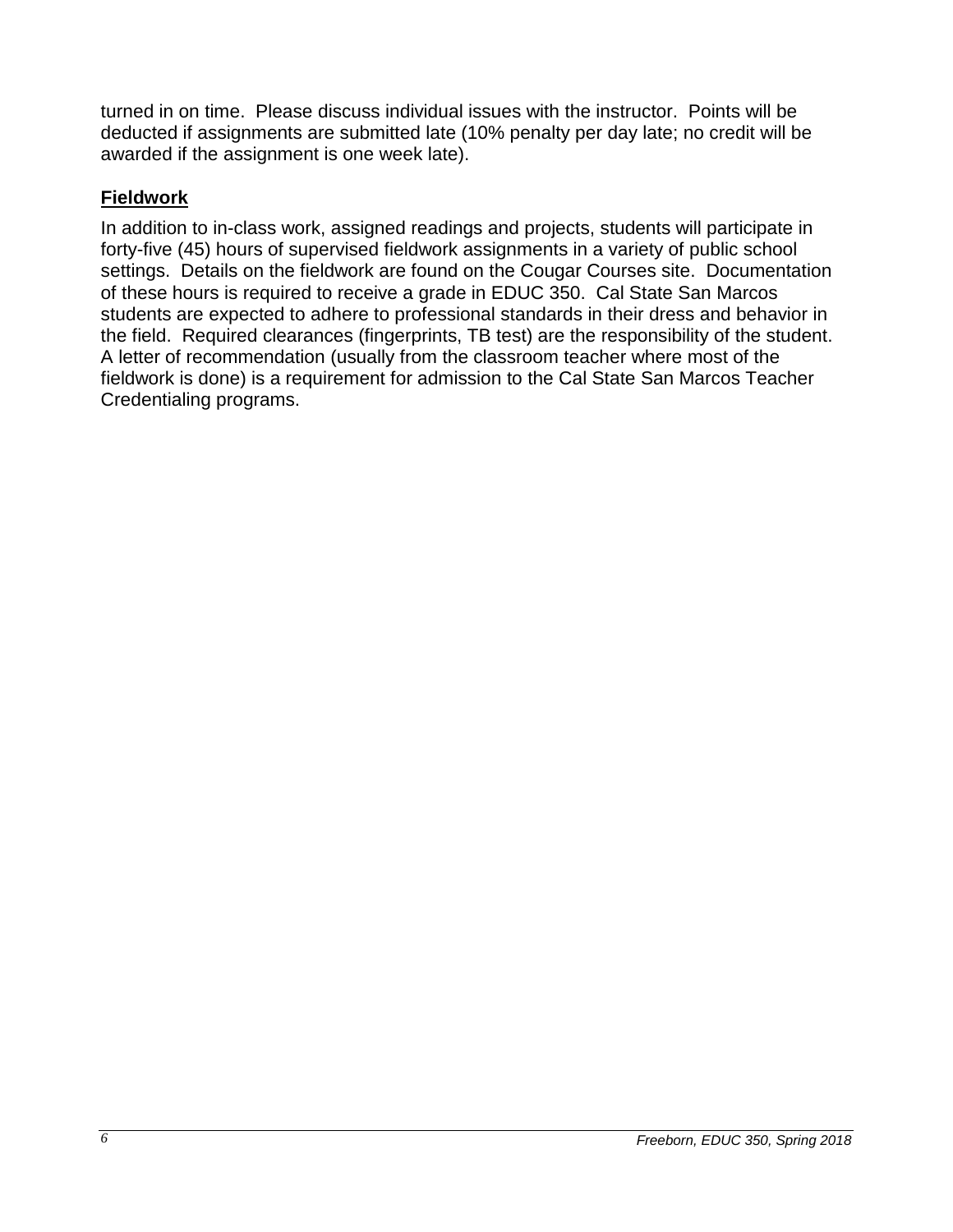# <span id="page-6-0"></span>**Credit Hour Policy Statement**

Per the University Credit Hour Policy:

• Students are expected to spend a minimum of two hours outside of the classroom each week for each unit of credit engaged in learning. (Note that for courses with a "lecture" mode of instruction over an entire semester, each unit of credit corresponds to an 'hour' of class-time and two hours of student learning outside of class.

# **REQUIRED TEXTS, MATERIALS AND/OR ACCOUNTS**

<span id="page-6-1"></span>Nieto, Sonia. (2006). *Why We Teach*.*Now* Teachers College Press. ISBN 080775587 or

Jennings, Kevin (2015) One Teacher in Ten in the New Millennium (Do not buy until we have talked about these in class)

Sadker, D. M. and Zittleman, K. R. (2016). *Teachers, Schools, and Society: A Brief*  Introduction to Education. (4<sup>th</sup> ed), McGraw Hill. ISBN 978-0-07-811043-6

# <span id="page-6-2"></span>**Course Material Available**

Other course material and resources will be available on Cougar Courses.

# **COURSE LEARNING OUTCOMES**

<span id="page-6-3"></span>Upon successful completion of this course, students will be able to understand the nature of formalized education in the United States and be able to assess his or her interest in teaching as a career.

# <span id="page-6-4"></span>**Special Education Inclusion:**

Consistent with the intent to offer a seamless teaching credential in the School of Education, this course will introduce the collaborative infusion of special education competencies that reflect inclusive educational practices. Students will demonstrate a knowledge of laws and dispositions that relate to special education through a variety of activities such as the viewing and analysis of the video F.A.T. City and reading parts of *Creating an Inclusive School*.

# **PROGRAM STUDENT LEARNING OUTCOMES (PSLOs)**

# <span id="page-6-6"></span><span id="page-6-5"></span>**[Teacher Performance Expectation (TPE) Competencies**

A primary goal of EDUC 350 is to begin the process of developing teacher candidates to become professional educators. The following TPE of the California Commission for Teacher Credentialing is expected to be met during this course: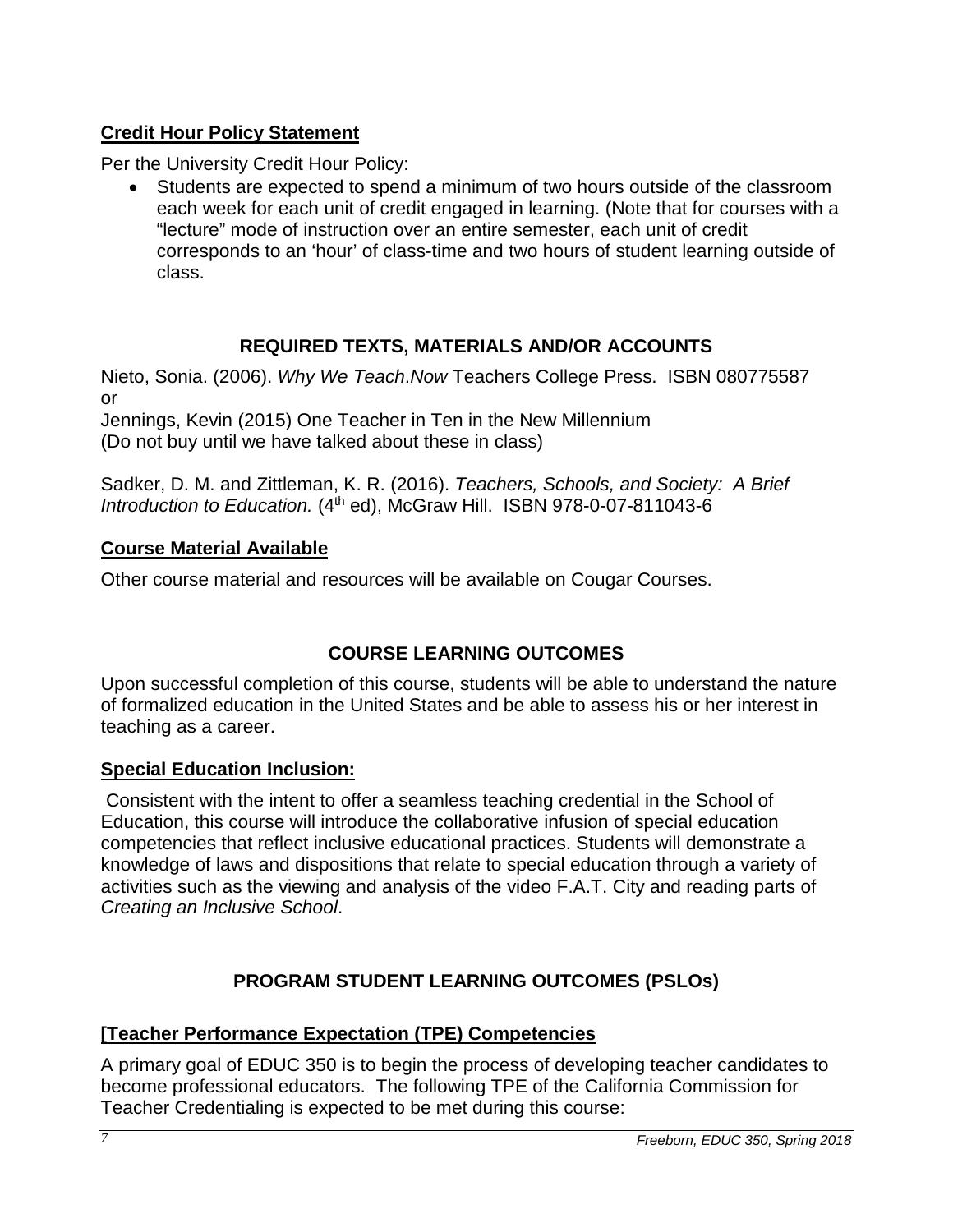# <span id="page-7-0"></span>**TPE 12: Professional, Legal and Ethical Obligations**

Candidates are aware of their own personal values and biases and recognize ways in which these values and biases affect the teaching and learning of students. They resist racism and acts of intolerance. Candidates appropriately manage their professional time spent in teaching responsibilities to ensure that academic goals are met.

Candidates for a Teaching Credential understand and honor legal and professional obligations to protect the privacy, health, and safety of students, families, and other school professionals. They are aware of and act in accordance with ethical considerations and they model ethical behaviors for students. Candidates understand and honor all laws relating to professional misconduct and moral fitness.

## <span id="page-7-1"></span>**Teaching Performance Assessment for Developing as a Professional Educator**

The successful completion of the personal philosophy assignment is a requirement for completion of this course and is a component of partially meeting the TPE described above. This statement will be used for assessment both in the course and at completion of the School of Education program. Retain an electronic copy of your statement for submission for your portfolio at the completion of your teacher education program.

## <span id="page-7-2"></span>**Assessment of Professional Dispositions**

Assessing a candidate's dispositions within a professional preparation program is recognition that teaching and working with learners of all ages requires not only specific content knowledge and pedagogical skills, but positive attitudes about multiple dimensions of the profession. The School of Education has identified six dispositions – social justice and equity, collaboration, critical thinking, professional ethics, reflective teaching and learning, and life-long learning - and developed an assessment rubric. For each dispositional element, there are three levels of performance - *unacceptable*, *initial target*, and *advanced target*. The description and rubric for the three levels of performance offer measurable behaviors and examples.

The assessment is designed to provide candidates with ongoing feedback for their growth in professional dispositions and includes a self-assessment by the candidate. The dispositions and rubric are presented, explained and assessed in one or more designated courses in each program as well as in clinical practice. Based upon assessment feedback candidates will compose a reflection that becomes part of the candidate's Teaching Performance Expectation portfolio. Candidates are expected to meet the level of *initial target* during the program.

## <span id="page-7-3"></span>**Credential Program Recommendations**

As one of several evaluation methods, EDUC 350 course instructors are asked for feedback concerning credential candidates who are applying for programs at Cal State San Marcos. Keep in mind that your professionalism and hard work in this class not only affect your course grade, but also indicate your readiness for a credential program.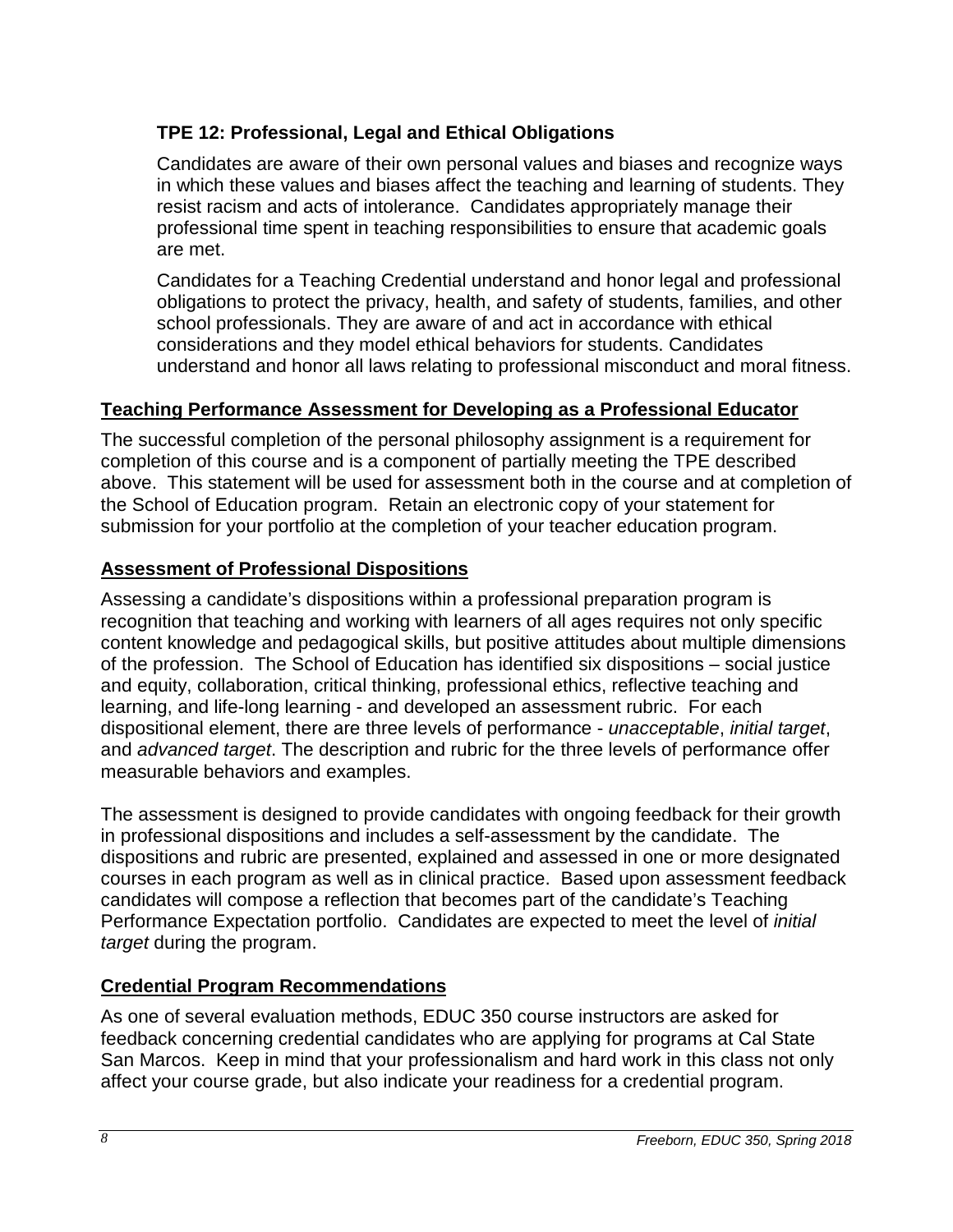## **GENERAL CONSIDERATIONS**

# <span id="page-8-1"></span><span id="page-8-0"></span>**School of Education Attendance Policy**

Due to the dynamic and interactive nature of courses in the School of Education, all students are expected to attend all classes and participate actively. Absences and late arrivals/early departures will affect the final grade. A minimum grade of C+ is required in EDUC 350 to qualify as prerequisite for admission to the Cal State San Marcos teacher credential program. SOE attendance policy states, "At a minimum, students must attend 80% of class time, or s/he may not receive a passing grade for the course at the discretion of the instructor. Individual instructors may adopt more stringent attendance requirements." Should students have extenuating circumstances, please contact the instructor as soon as possible. In this section of EDUC 350, the following attendance policy will apply: Two class sessions may be missed without penalty to your grade. Each additional missed session will drop your final grade by 1/3 grade point (A to A-, A- to B+, etc.). If you miss six or more class sessions, you will receive an F.

#### <span id="page-8-2"></span>**Fieldwork:**

In addition to in-class work, assigned readings and projects, students will participate in forty-five (45) hours of supervised fieldwork assignments in a variety of public school settings. Details on the fieldwork are found on the Cougar Courses site. Documentation of these hours is required to receive a grade in EDUC 350. Cal State San Marcos students are expected to adhere to professional standards in their dress and behavior in the field. Required clearances (fingerprints, TB test) are the responsibility of the student. A letter of recommendation (usually from a classroom teacher where some of the fieldwork is done) is a requirement for admission to the Cal State San Marcos Teacher Credentialing programs.

# <span id="page-8-3"></span>**CSUSM Academic Honesty Policy**

Students will be expected to adhere to standards of academic honesty and integrity, as outlined in the Student Academic Honesty Policy. All assignments must be original work, clear and error-free. All ideas/material that are borrowed from other sources must have appropriate references to the original sources. Any quoted material should give credit to the source and be punctuated accordingly.

Academic Honesty and Integrity: Students are responsible for honest completion and representation of their work. Your course catalog details the ethical standards and penalties for infractions. There will be zero tolerance for infractions. If you believe there has been an infraction by someone in the class, please bring it to the instructor's attention. The instructor reserves the right to discipline any student for academic dishonesty, in accordance with the general rules and regulations of the university. Disciplinary action may include the lowering of grades and/or the assignment of a failing grade for an exam, assignment, or the class as a whole.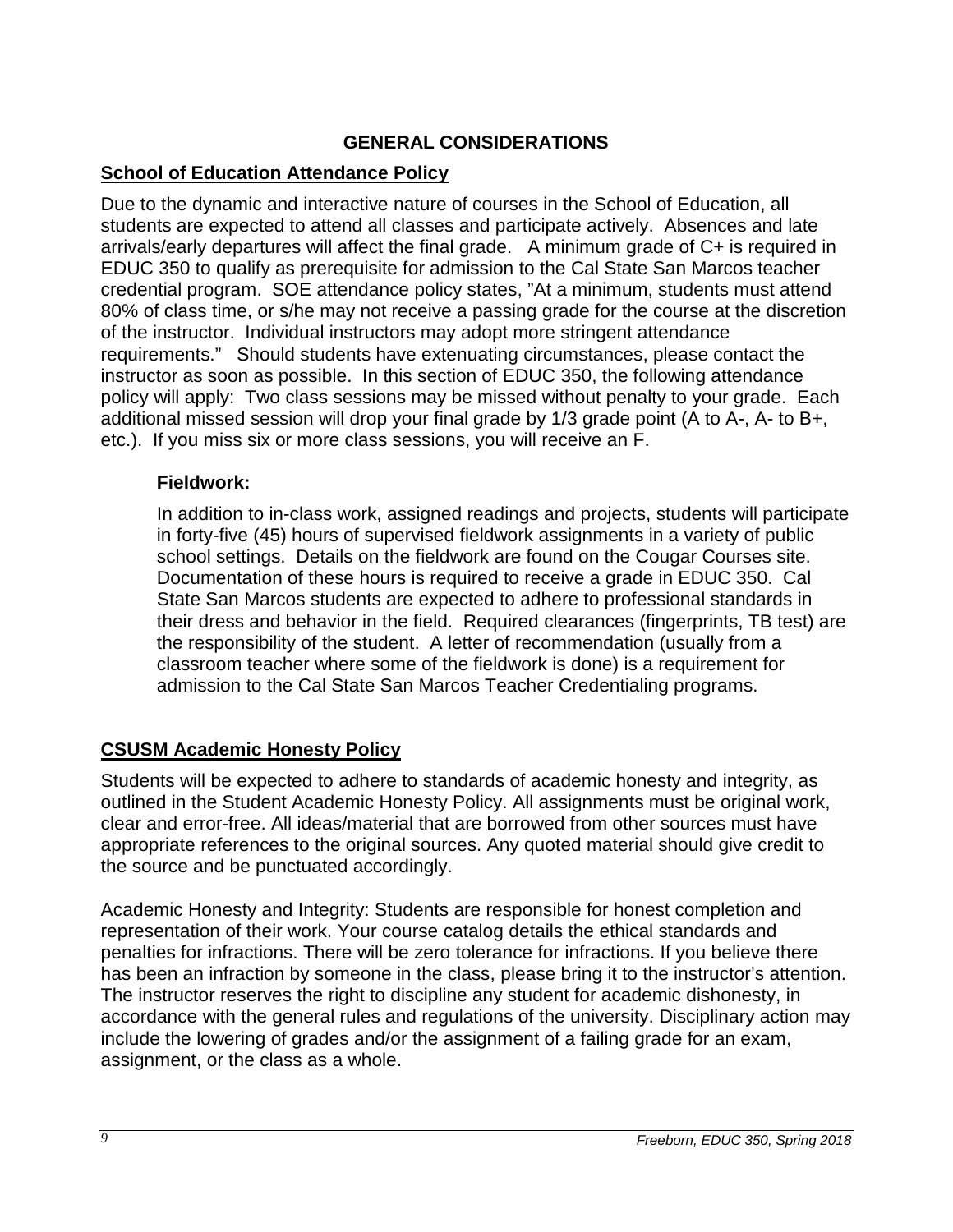Incidents of Academic Dishonesty will be reported to the Dean of Students. Sanctions at the University level may include suspension or expulsion from the University.

Refer to the full Academic Honesty Policy at: [http://www.csusm.edu/policies/active/documents/Academic\\_Honesty\\_Policy.html](http://www.csusm.edu/policies/active/documents/Academic_Honesty_Policy.html)

# <span id="page-9-0"></span>**Plagiarism**

As an educator, it is expected that each candidate (course participant) will do his/her own work, and contribute equally to group projects and processes. Plagiarism or cheating is unacceptable under any circumstances. If you are in doubt about whether your work is paraphrased or plagiarized see the Plagiarism Prevention for Students website [http://library.csusm.edu/plagiarism/index.html.](http://library.csusm.edu/plagiarism/index.html) If there are questions about academic honesty, please consult the University catalog.

# <span id="page-9-1"></span>**Students with Disabilities Requiring Reasonable Accommodations**

Students with disabilities who require reasonable accommodations must be approved for services by providing appropriate and recent documentation to the Office of Disability Student Services (DSS). This office is located in Craven Hall 4300, and can be contacted by phone at (760) 750-4905, or TTY (760) 750-4909. Students authorized by DSS to receive reasonable accommodations should meet with their instructor during office hours or, in order to ensure confidentiality, in a more private setting.

# <span id="page-9-2"></span>**All University Writing Requirement**

Every course at the university must fulfill the university's writing requirement of at least 2,500 words. In EDUC 350, this is accomplished through the following written assignments: Teacher Interview, Philosophy Paper, Reading Logs, and The Outsider.

# <span id="page-9-3"></span>**Course Format**

Face-to-face

# <span id="page-9-4"></span>**Necessary Technical Competency Required of Students**

Candidates (Course participants) are expected to demonstrate competency in the use of various forms of technology (i.e. word processing, electronic mail, Moodle, use of the Internet, and/or multimedia presentations). Contact Information for Technical Support Assistance

# <span id="page-9-5"></span>**Use of Technology:**

Students are expected to demonstrate competency in the use of various forms of technology (i.e. word processing, electronic mail, Cougar Courses, use of the Internet, and/or multimedia presentations). Specific requirements for course assignments with regard to technology are at the discretion of the instructor. Keep a digital copy of all assignments for use in your teaching portfolio. All assignments will be submitted online. Details will be given in class.

# **Electronic Communication Protocol**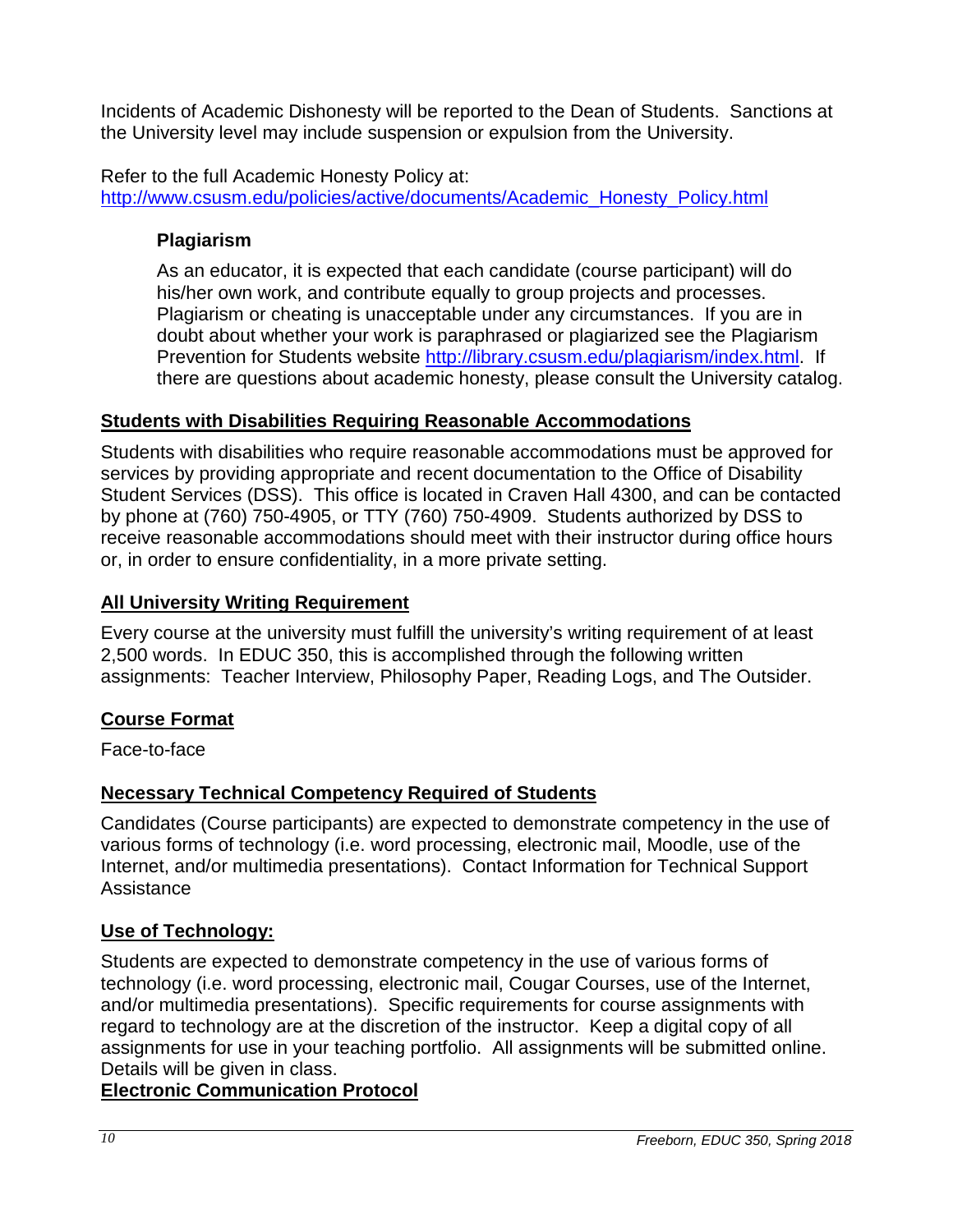Electronic correspondence is a part of your professional interactions. If you need to contact the instructor, email is often the easiest way to do so. It is my intention to respond to all received emails in a timely manner. Please be reminded that email and online discussions are a very specific form of communication, with their own nuances and etiquette. For instance, electronic messages sent in all upper case (or lower case) letters, major typos, or slang, often communicate more than the sender originally intended. With that said, please be mindful of all email and online discussion messages you send to your colleagues, to faculty members in the School of Education, or to persons within the greater educational community. All electronic messages should be crafted with professionalism and care.

Things to consider:

- Would I say in person what this electronic message specifically says?
- How could this message be misconstrued?
- Does this message represent my highest self?
- Am I sending this electronic message to avoid a face-to-face conversation?

In addition, if there is ever a concern with an electronic message sent to you, please talk with the author in person in order to correct any confusion.

# <span id="page-10-0"></span>**Class Participation and Professionalism:**

Students will engage in student-centered learning each class session, and will be expected to actively participate. As an assignment, you will self-evaluate your participation and professionalism in class. You will answer the following questions:

- Do you participate in class discussions productively, sharing your knowledge and understandings?
- Do you interact productively with your peers, taking on a variety of roles (leader, follower, etc.)?
- Do you contribute appropriately to group work—do you "do your share"?
- Are you able to accept others' opinions?
- Are you supportive of others' ideas?
- Do you support your peers during their presentations?
- Can you monitor and adjust your participation to allow for others' ideas as well as your own to be heard?

# **COURSE REQUIREMENTS**

<span id="page-10-1"></span>Teacher education is a professional preparation program. It is expected that students will come to class prepared to discuss the readings, submit required assignments, and participate in class activities. Students are expected to adhere to academic honesty and integrity, standards of dependability, confidentiality and writing achievement. Because it is important for teachers to be able to effectively communicate their ideas to students, parents, colleagues, and administrators, writing that is original, clear and error-free is a priority for the School of Education. It is expected that work will be turned in on time. Please discuss individual issues with the instructor. Points will be deducted if assignments are submitted late (10% penalty per day late; no credit will be awarded if the assignment is one week late).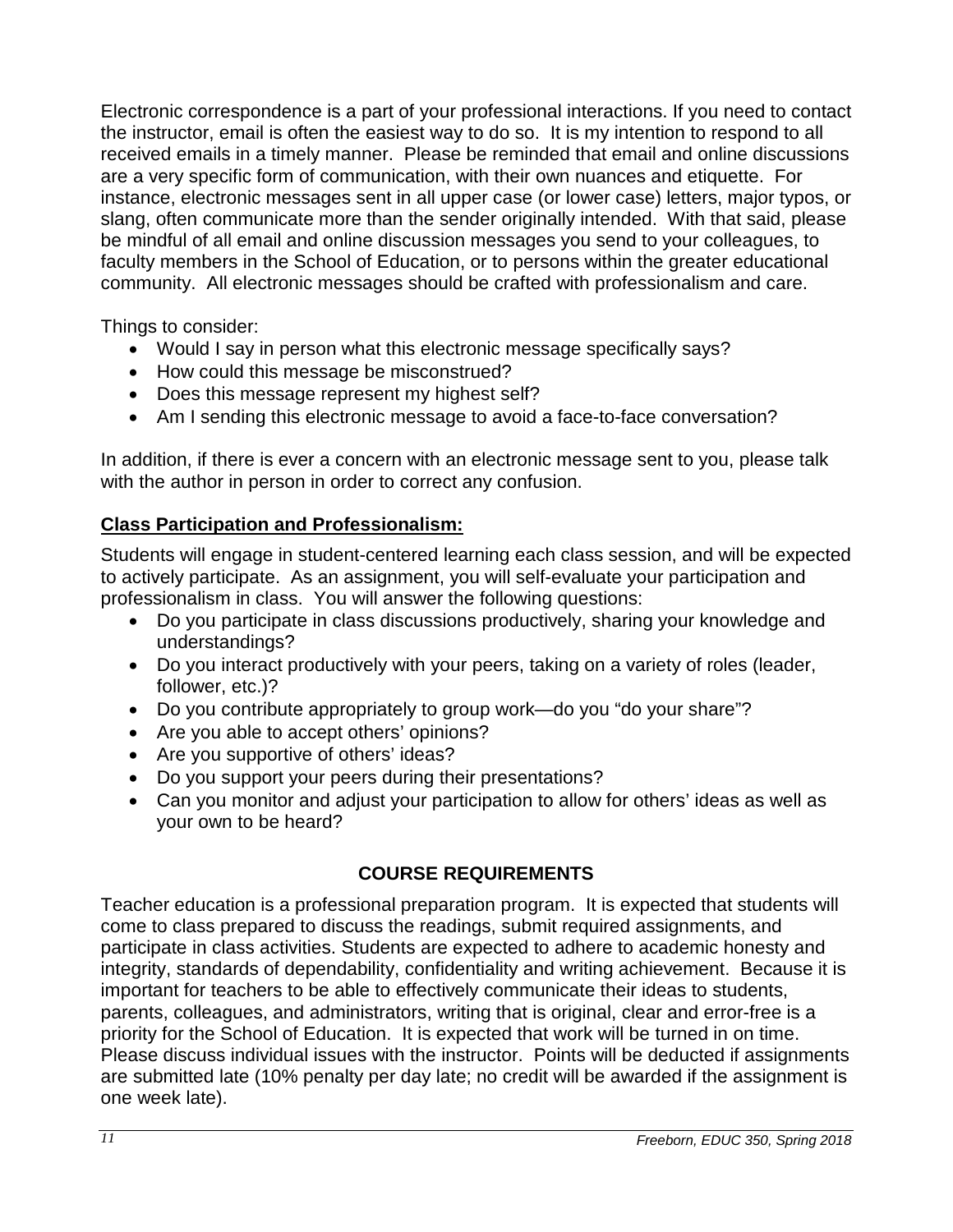### <span id="page-11-1"></span><span id="page-11-0"></span>**Assignments and Grading:**

# **1. Reading log 10 points**

The reading log provides an opportunity to reflect on learning about teaching through the assigned readings for each session in a variety of formats. There are ten formats listed in Cougar Courses. You must use at least five different ones, and may duplicate for five. Samples are posted on Cougar Courses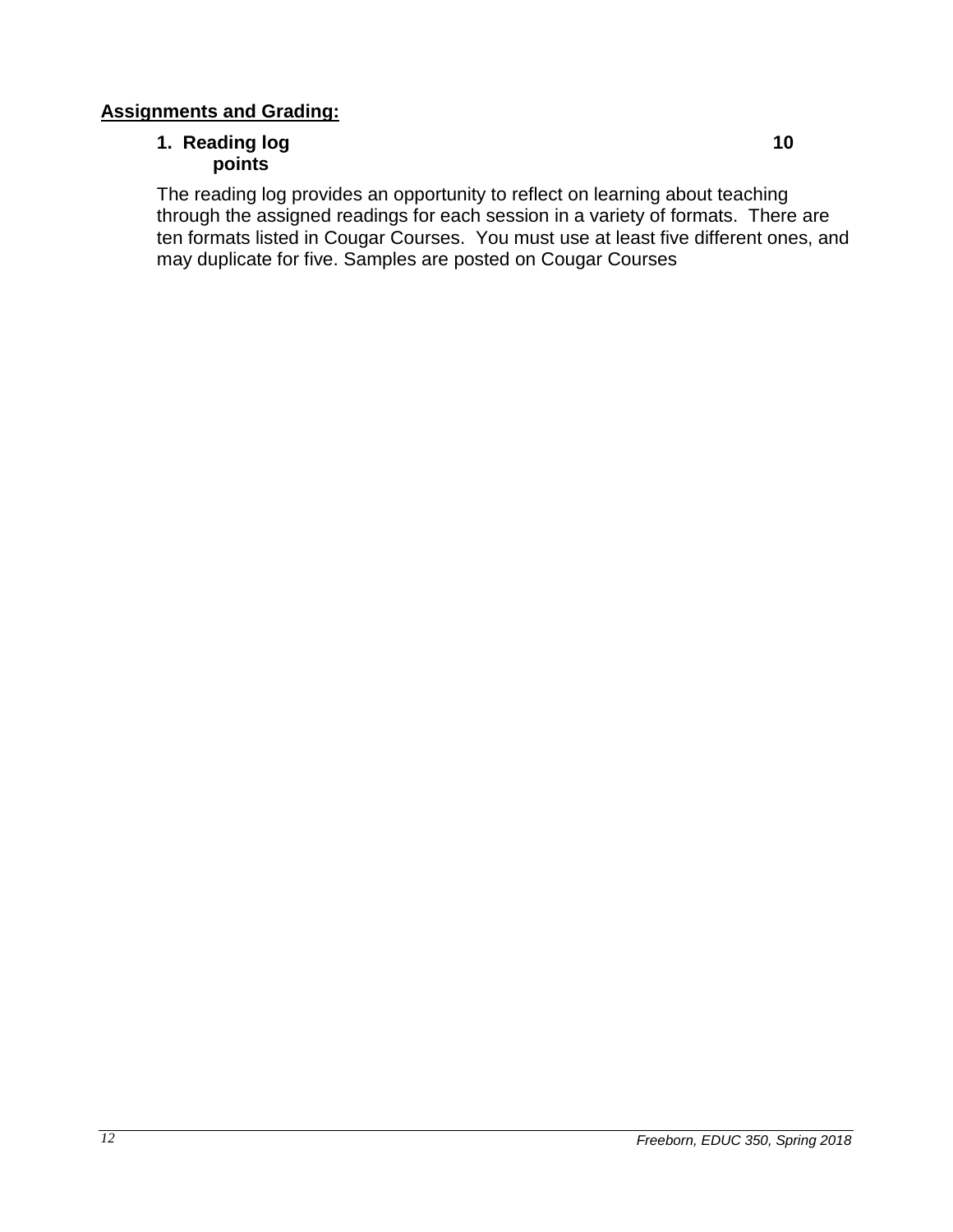No credit will be given for late submissions of reading logs. In extraordinary circumstances, if you do not have access to Cougar Courses for a timely submission, you may email the log entry to me by Sunday, at 11:55 PM at [sfreebor@csusm.edu.](mailto:mcdaniel@csusm.edu) Later, as soon as you re-establish Cougar Courses access, you will resubmit on Cougar Courses.

#### <span id="page-12-0"></span>**2. Current events in education (Clip of the Week) 1 point**

Sign up for a date when you will be responsible for presenting an item from the week's news in K-12 education (5 minutes maximum). The item may be from television, radio, internet (e.g., www.edweek.org/), newspaper, or magazine, and may pertain to local, national, or international issues. You will summarize and present the importance of the news for your classmates. Be sure that you make a connection to future teachers in California if the news is from afar. After you present your current event, go to the Cougar Courses site and submit a onesentence report as the "Current Events" assignment (the date, topic, and source of your report), so that you can receive credit. You must submit your report by May 7.

#### <span id="page-12-1"></span>**3. NietoJennings presentation 4 points**

Present the salient points in your assigned chapters of Why We Teach Now by Sonia Nieto or One Teacher in Ten by Kevin Jennings. We will discuss the requirements and possibilities in class.

#### <span id="page-12-2"></span>**4. Interview of a teacher 10 points**

Details are below. The written report is due via the Cougar Courses site on February 12.

#### <span id="page-12-3"></span>**5. The Outsider (Inclusion assignment) 10 points**

Details are below. The written report is due via the Cougar Courses site on April 9.

#### <span id="page-12-4"></span>**6. Classroom observation reports 20 points**

Using the classroom observation instrument provided online, write up five observations in your field sites. The template is on the Cougar Courses site under Fieldwork Instructions. You must submit one written observation from each of these four types of school settings: Elementary, Middle, High, and Special Setting; the fifth written observation is from any setting (your choice). Submit these via the Cougar Courses site as instructed on February 26 and April 16. Turn in your Classroom Observation Record (timesheet) and Report Summary (distribution report) in class by May 7. **If you do not complete the classroom observations, you will receive a failing grade for the course.**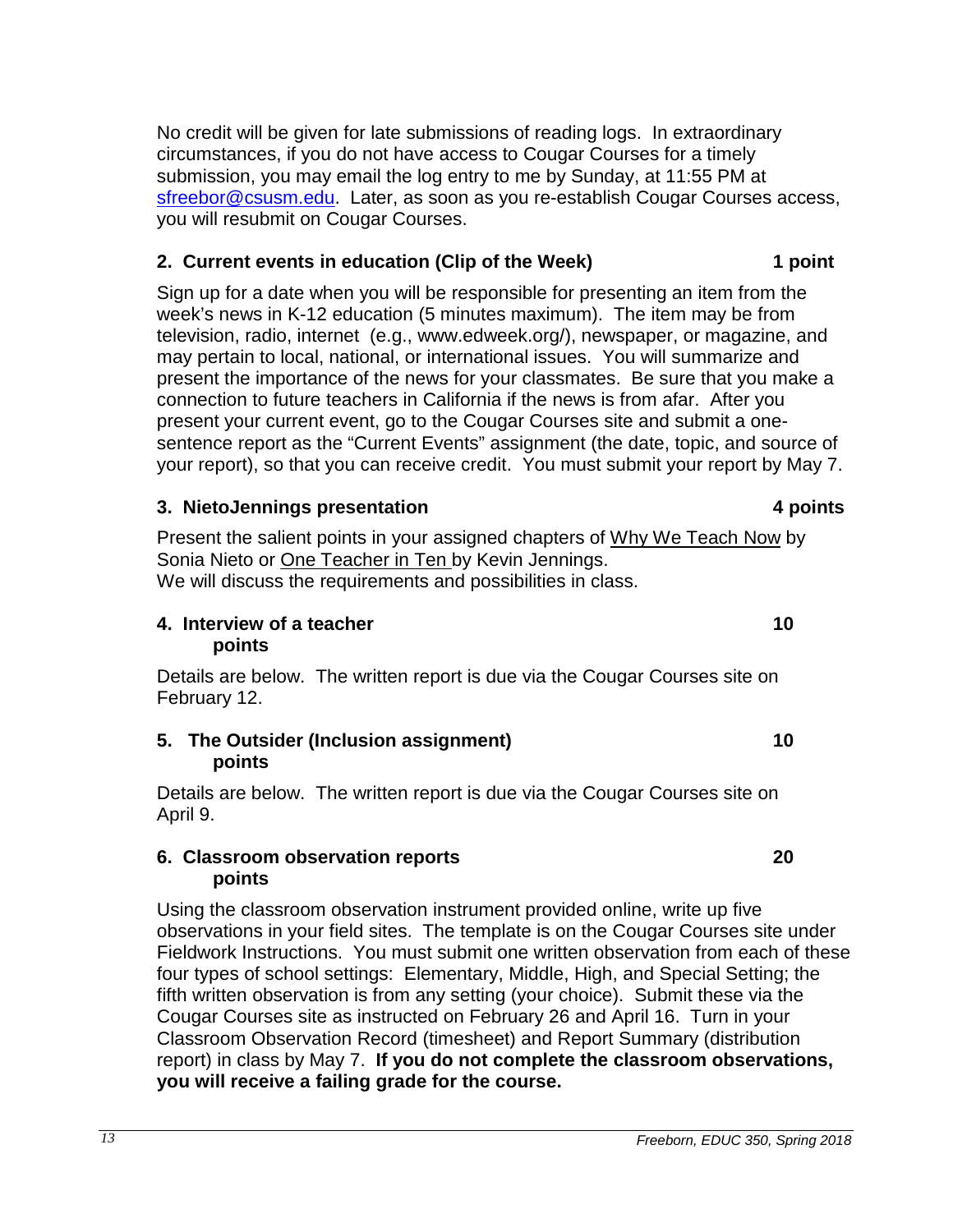#### <span id="page-13-0"></span>**7. Contemporary issues research 20 points**

Choose (1) an issue that interests you (from the topics given to you by the instructor) and (2) one or two partners with whom to work. Research the issue and prepare an oral report to share in class. The report should describe and analyze the issue in approximately 15 minutes. You will present on April 16, and 30, May 7. These dates could change if enrollment in the class changes. When you present your research orally, provide a one-page summary and a reference list for your classmates. Each partner must submit the one-page summary to the Cougar Courses site to receive credit for this assignment. The one-page handout is due to Cougar Courses on May 7.

## <span id="page-13-1"></span>**8. Personal philosophy of schooling, learning, and teaching 15 points**

Details are below. The written report is due via the Cougar Courses site on April 30..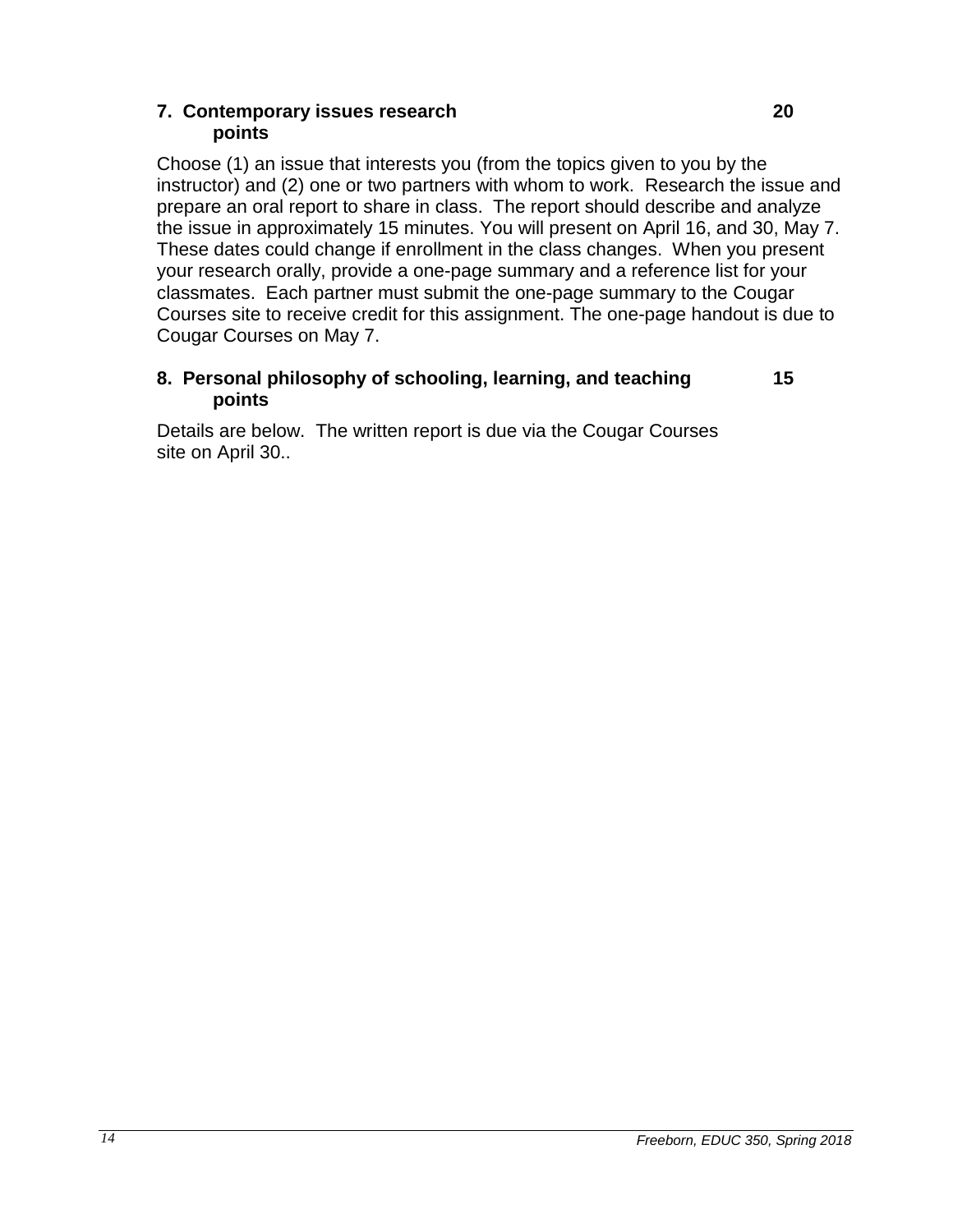#### <span id="page-14-0"></span>**9. Participation 10 points**

This course is designed for active learning during class sessions. In order for this course to succeed for individuals and the group, students must come to class prepared to discuss assigned readings/topics and to participate in class activities. See details above in "Class Discussions and Participation." You will submit a selfassessment on Cougar Courses by May 8. The instructor will consider your selfassessment when assigning points for this assignment.

# <span id="page-14-1"></span>**Final Exam Statement**

There will be no final exam for this course.

Grades will be determined by the total number of points earned (100 points possible):

<span id="page-14-2"></span> $A = 94 - 100$  $A - 90 - 93$  $B+ = 87-89$  $B = 83 - 86$  $B - 80 - 82$  $C+= 77-79$  $C = 73-76$  $C - 70 - 72$  $D = 60 - 69$  $F = 0.59$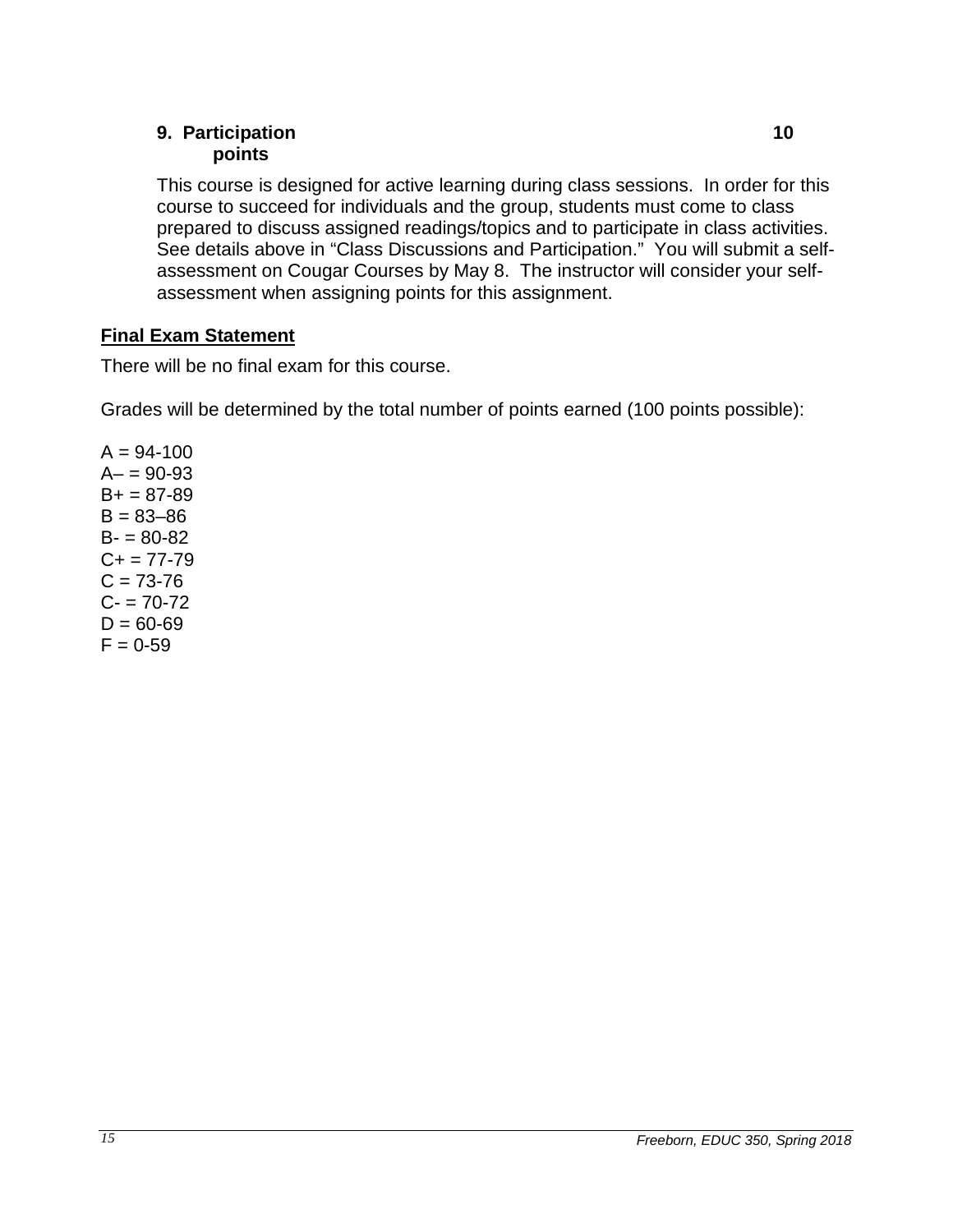# **ASSIGNMENT: INTERVIEW OF A TEACHER**

In this assignment, you will interview a teacher and write a summary (1,500-2,000 words) of what you learned from him or her. Your purpose is to render a sketch so that your reader may be able to envision the teacher as a person with a distinct philosophy and experience.

#### *Gathering information:*

Interview a current or retired teacher who has had at least 3 years of full–time experience in elementary, middle, or secondary school classrooms. Suggested questions are:

Why did the teacher choose to enter teaching? How attractive was the profession to prospective teachers at that time? What were the other career paths available; were any others seriously considered? Does the teacher have any regrets about becoming a teacher?

What professional education did the teacher have? How helpful was it in learning to teach? At what point did the teacher feel comfortable as a teacher?

What were/are the teacher's goals for the education of students? Have these goals changed over the years?

What career moves (school buildings, grade level, special students, subject matter, etc.) has the teacher made? To what extent were those moves voluntary? For current teachers, are further moves desired? If so, what are they, and why?

What have been the major joys and frustrations of teaching? What would help increase the joys and minimize the frustrations? On what issues does the teacher feel strongly about making changes in the way that schooling occurs now?

How did/does the teacher learn about his/her students' lives and needs? How similar are the backgrounds of the teacher and his/her students? What have been the teacher's experiences with "culture shock" in working with students from different backgrounds?

What are some favorite memories from the teacher's classroom? Does the teacher tend to remember individual students or activities, or are the memories more general?

What does the teacher think of current "hot issues" in education such as school vouchers, charter schools, the Common Core, and merit pay for teachers? How does the teacher take action to address new reforms that impact his/her classroom?

What is the teacher's metaphor for "teaching" or "teacher"? What are the main features of the teacher's approach toward teaching? What has the teacher learned from being a teacher?

#### *Analysis:*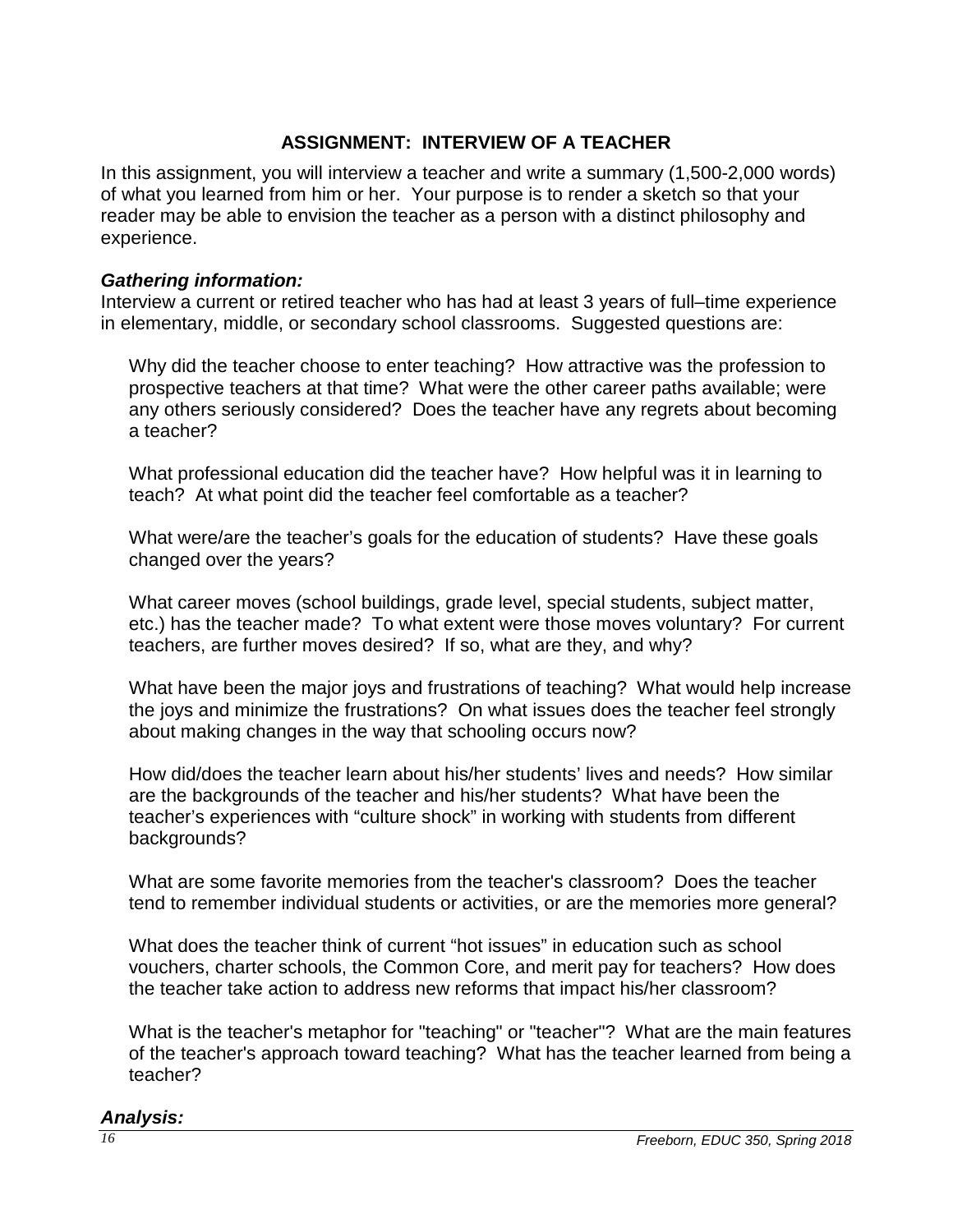After collecting your information, think about what you have learned about this teacher. Focus on a few themes that best characterize what you have heard. Do not try to be allinclusive. *Protect your teacher's confidentiality by using a pseudonym and masking identifying details.*

In your analysis, incorporate what you have been learning about becoming and being a teacher. How does your teacher fit within the material addressed in your readings and in class? What issues are raised through your interview? What are the implications of your interview as you think about becoming a teacher? Be sure you include at least one reference to the readings/discussions we have in class.

#### *Criteria for evaluation:*

Exemplary papers are characterized by:

Completeness of description of the teacher's experiences and views Explanation of how the teacher interview relates to your thinking about teaching Integration of coursework (readings + discussions) into the analysis Correct grammar, syntax, and spelling

# **THE OUTSIDER ASSIGNMENT**

<span id="page-16-0"></span>Many students with special needs come to view themselves as "outsiders" because they are labeled as different from the typical student. But most of us experienced some sense of being an outsider during our K-12 years. After reading chapters 1-2 in Villa/Thousand's Creating an Inclusive School, write a reflective essay (1,000-1,500 words) in which you comment on your own (or a friend's) school experience in which you may have felt like an outsider. Reasons could include differences due to gender, religion, looks, beliefs/interests, family situation, academic ability, etc. Make at least one specific connection to the VT text. Consider the following questions:

What personal characteristics fostered your (or your friend's) feelings of being an outsider? How did you react to and cope with the situation

Did you share your experience with any teachers or other school personnel? Did any of them assist you?

What could school staff, parents or friends have done to help?

In what ways did this experience change you? Did you "learn" from this experience? How might this experience make you a more sensitive and effective teacher?

Criteria for evaluation: Exemplary papers are characterized by: Addressing the questions above in a thoughtful/analytical manner Integration of the class readings Correct spelling and grammar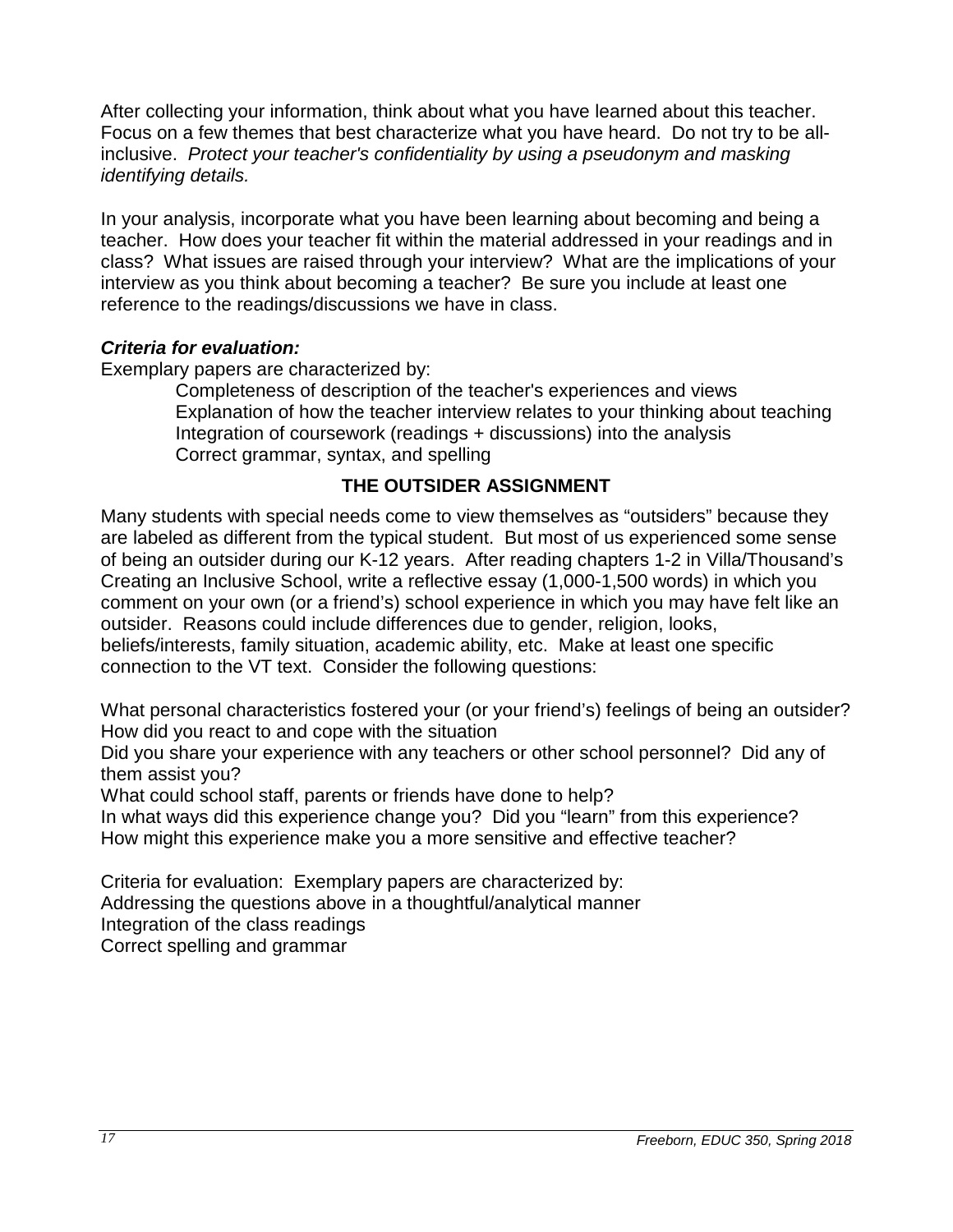# **ASSIGNMENT: PHILOSOPHY OF SCHOOLING, LEARNING, AND TEACHING**

<span id="page-17-0"></span>Write a paper (2,000-2,500 word) that explains your personal philosophy of schooling, learning and teaching. Follow the template below, and self-assess before you turn in the paper.

#### **Paper Introduction**

Describe the level of schooling and subject field(s) you hope to teach. Name your philosophy (or combination of philosophies) as described by Sadker and Zittleman, Ch 6.

Explain why you are attracted to this philosophical stance. Is it due to your own schooling and/or background, what you've seen in schools since your own school days, the influence of particular persons, texts, other experiences with children/youth, etc.?

#### **Nature of schooling**

Describe what you believe is the purpose of schooling in a democracy. How will you as a teacher help achieve these purposes? Give at least one concrete example of how you will interact with your students in light of your beliefs.

#### **Nature of the learner**

Describe what you believe is the nature of the learner.

What are your thoughts about the students you will teach? What do they need from Give at least one concrete example of how you will interact with your students in light of your beliefs.

## **Nature of the teaching/learning process**

Describe what you believe is the nature of the teaching/learning process?. What do you believe counts as knowledge and how should it be presented? How will you as a teacher use subject matter and other experiences to guide stude meaningful learning activities?

Give at least one concrete example of how you will interact with your students in light of your beliefs.

## **Teacher dispositions and actions**

Describe what behavior (disposition/attitude & actions) you will exhibit in order to ca out your philosophical position.

Give at least one concrete example of how you will conduct yourself in light of your beliefs.

#### **Conclusion**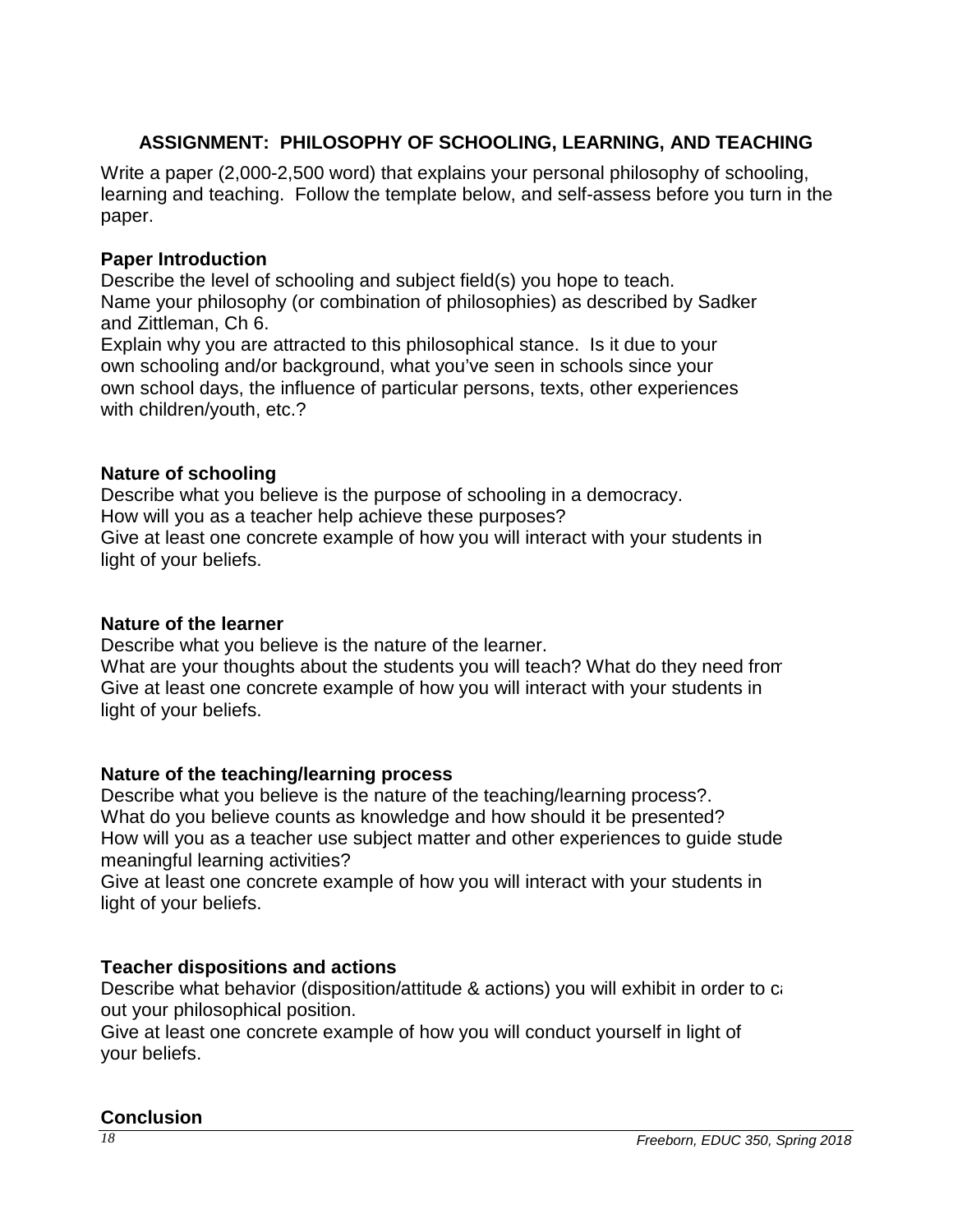Recap your philosophy. What are your outstanding questions/concerns/thoughts about becoming a teacher?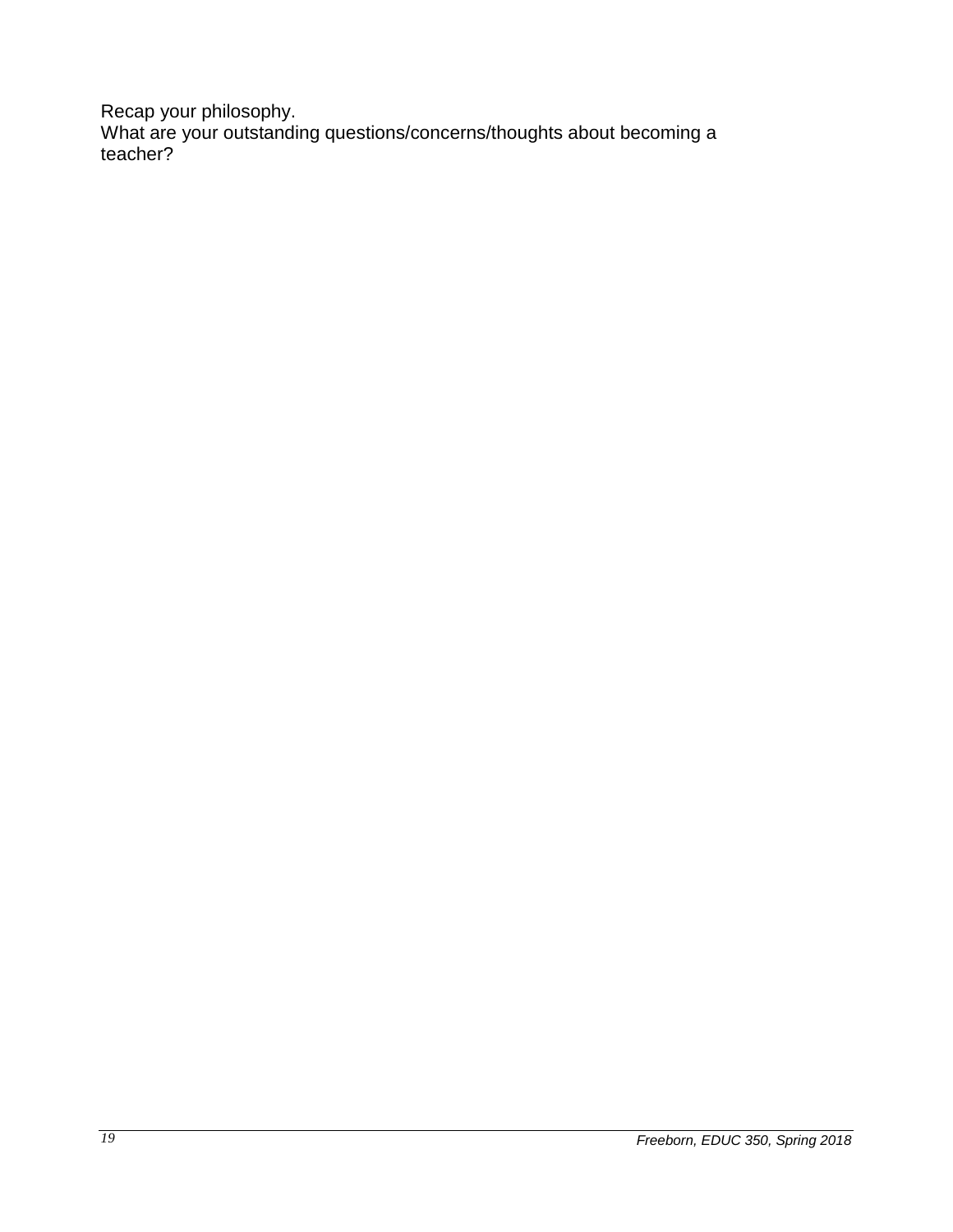# **CRITERIA FOR SELF- ASSESSMENT OF PHILOSOPHY PAPER**

<span id="page-19-0"></span>Be sure to self-assess using the following criteria. Submit the self-assessment with your final draft of your philosophy paper (at least one "beefy" paragraph). These are the criteria that will be used to evaluate your philosophy paper.

Exemplary papers have the following characteristics:

**Ideas:** The paper is clear and focused. It holds the reader's attention. Relevant information and details enrich the central theme. Ideas are supported by research, practical knowledge and experience. Conclusions show insight.

**Organization:** The organizational structure enhances and showcases the central idea or theme of the paper. An inviting introduction draws the reader in; a satisfying conclusion leaves the reader with a sense of closure and resolution. Sequencing is logical and effective. Thoughtful transitions tie parts together. The paper flows so smoothly, the reader hardly thinks about it.

**Connections**: The paper includes multiple references to EDUC 350 class experiences (specific text selections, class discussions, fieldwork observations, assignments, current events, etc.).

**Voice:** The writer of this paper speaks directly to the reader in a manner that is individual, compelling, engaging, and has personality.

**Sentence Fluency:** The writing has an easy flow. Sentences enhance the meaning. Sentences vary in length and structure. The piece has purposeful and varied sentence beginnings.

**Conventions:** The writer demonstrates a good grasp of standard writing conventions. Spelling is generally correct. Punctuation is accurate. Grammar and usage are correct. Paragraphing tends to be sound. The piece needs very little additional editing.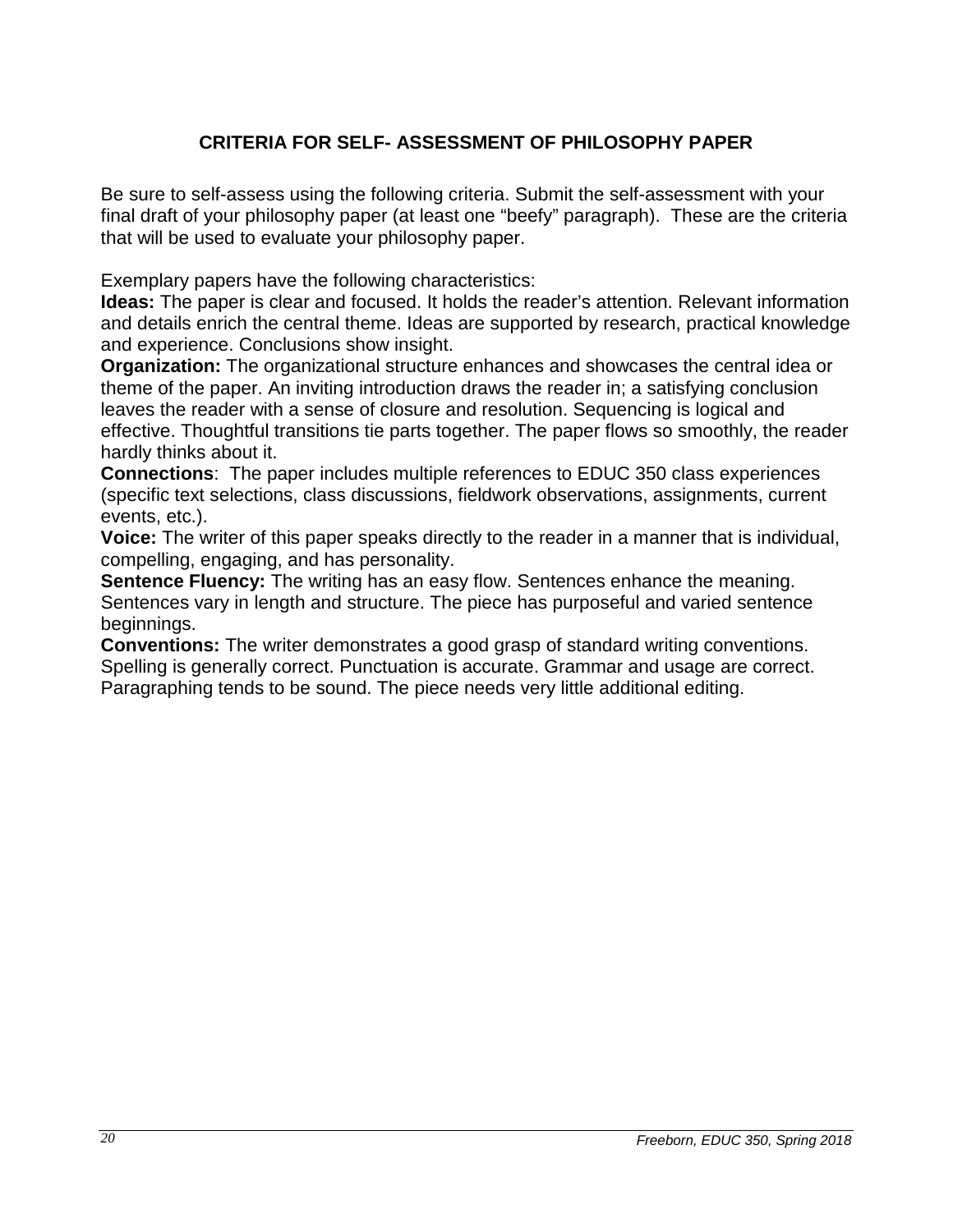# **SCHEDULE**

# as of 1/20/18

# **Schedule is subject to change at the discretion of the instructor**

<span id="page-20-0"></span>

| <b>Week</b>    | <b>Class</b>                                                        | <b>Details</b>                                                                                                                                                   | <b>Assignments</b>                                                                                            |
|----------------|---------------------------------------------------------------------|------------------------------------------------------------------------------------------------------------------------------------------------------------------|---------------------------------------------------------------------------------------------------------------|
| 1              | January 22<br>Course<br>introduction.<br>Why teach?                 | Read the field experience<br>guidelines and syllabus.<br>Bring questions with you<br>January 29                                                                  | <b>Access the Cougar Courses</b><br>website at<br>http://cc.csusm.edu/<br>Log 1 due January 29: TSS,<br>Ch. 1 |
| 2              | January 29,<br>Teaching as a<br>profession                          | Begin work on your<br>teacher interview.                                                                                                                         | Log 2 due February 5: TSS,<br>Ch. 9                                                                           |
| 3              | February 5<br>The purpose of<br>school                              | Continue working on your<br>teacher interview.                                                                                                                   | Log 3 due February 12: TSS,<br>Ch.6<br>Teacher interview due<br>February 12                                   |
| $\overline{4}$ | February 12<br>Philosophical<br>perspectives                        | Bring the results of your<br>"What is Your EP?" survey,<br>150-161, TSS<br>Waiver requests for field<br>experience hours must be<br>turned in during class today | Log 4 due February 19: TSS<br>Ch.2                                                                            |
| 5              | February 19<br>How we learn                                         | <b>Bring Nieto/Jennings</b><br>(skimmed)<br>Meet in Kellogg 2303 for<br>Research Seminar with Dr.<br>Toni Olivas, February 20,<br>4:00-5:15                      | Log 5 due February 26: TSS<br>Ch.5<br>Write 3 questions based on<br>reading for Teacher Panel                 |
| 6              | February 26<br>Multicultural<br>history of<br>American<br>education | <b>Bring Nieto/Jennings (mostly</b><br>done)                                                                                                                     | Log 6 due March 5: TSS, Ch.<br>11<br>Observations 1 & 2 February<br>26                                        |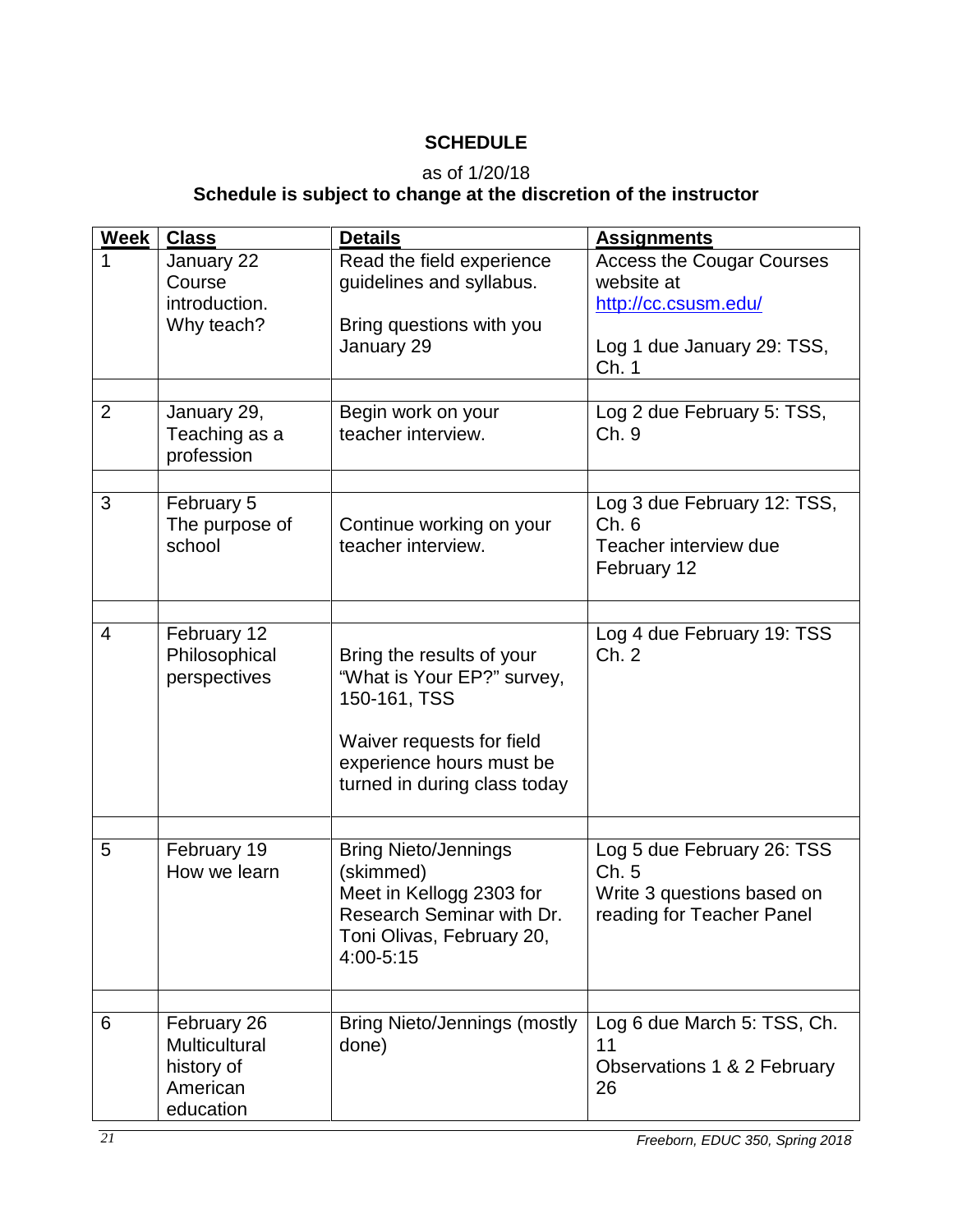| Week           | <b>Class</b>                                                         | <b>Details</b>                                                          | <b>Assignments</b>                                                             |
|----------------|----------------------------------------------------------------------|-------------------------------------------------------------------------|--------------------------------------------------------------------------------|
| $\overline{7}$ | March <sub>5</sub><br>The lives and work<br>of effective<br>teachers | Bring Nieto/Jennings (done)<br>Guests: Experienced<br>teachers          | Log 7 due March 5: Villa and<br>Thousand (on CC) Ch. 1 and 2<br>and TSS, Ch. 4 |
|                |                                                                      |                                                                         |                                                                                |
| 8              | March 12<br>Student life and<br>inclusion                            | <b>Bring Nieto/Jennings</b>                                             | Log 8 due March 12<br>Prepare 3 questions for school<br>administrator          |
|                | <b>Spring Break</b>                                                  | No classes                                                              |                                                                                |
| 9              | March 26<br>Law and Ethics                                           | Guest: School administrator                                             | Log 9 due March 26: TSS. Ch.<br>10                                             |
| 10             | April 2<br>Curriculum                                                | Work on your Nieto<br>presentations and/or your<br>issues presentation. | Log 10 due April 2: TSS,<br>Ch.3                                               |
|                |                                                                      |                                                                         |                                                                                |
| 11             | April 9<br><b>Diversity</b>                                          | Nieto presentations in class<br>this week.                              | The Outsider due April 9                                                       |
| 12             | April 16                                                             | Some issues presentations                                               | Observations 3, 4, and 5 due<br>April 16                                       |
|                |                                                                      |                                                                         |                                                                                |
| 13             | April 23                                                             | <b>Complete Personal</b><br>Philosophy                                  |                                                                                |
|                |                                                                      |                                                                         |                                                                                |
| 14             | April 30                                                             | Some issues presentations                                               | Personal Philosophy due April<br>30                                            |